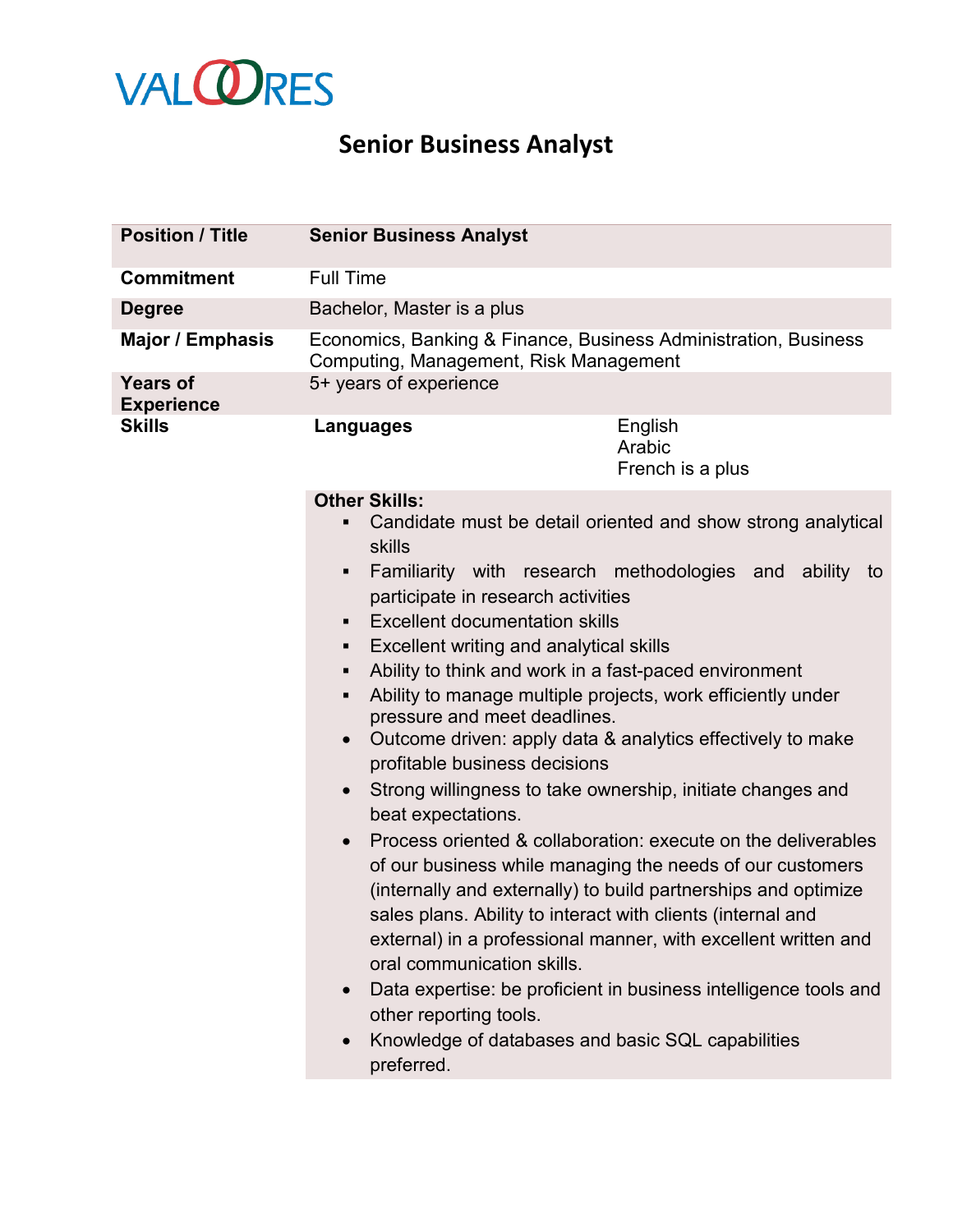## **VAL@RES**

## **Senior Business Analyst**

| <b>Responsibilities</b> | Helps in implementing technology solutions in a cost-effective<br>$\bullet$<br>way by determining the requirements of a project or a product.<br>Incorporate financial modeling, situation analysis and problem<br>diagnosis to support business decisions, monitoring and<br>reporting on overall trends and performance.<br>Translates business needs into detailed requirements to define<br>$\bullet$ |
|-------------------------|-----------------------------------------------------------------------------------------------------------------------------------------------------------------------------------------------------------------------------------------------------------------------------------------------------------------------------------------------------------------------------------------------------------|
|                         | solutions.                                                                                                                                                                                                                                                                                                                                                                                                |
|                         | Evaluates multiple options before settling on a solution.<br>$\bullet$<br>Reports on project and activity status related to tasks/projects.<br>$\bullet$                                                                                                                                                                                                                                                  |
|                         | Creates clear and concise documentation.<br>$\bullet$                                                                                                                                                                                                                                                                                                                                                     |
|                         | Conducts analysis and deconstruct the problem or solution.<br>$\bullet$                                                                                                                                                                                                                                                                                                                                   |
|                         | Documents client organization's direction, structure, and<br>$\bullet$<br>business processes and requirements.                                                                                                                                                                                                                                                                                            |
|                         | Researches client organization's industry and competitive<br>$\bullet$<br>position.                                                                                                                                                                                                                                                                                                                       |
|                         | Analyses project information related to business processes.                                                                                                                                                                                                                                                                                                                                               |
|                         | Assists in the collection and consolidation of required<br>$\bullet$                                                                                                                                                                                                                                                                                                                                      |
|                         | information and data.                                                                                                                                                                                                                                                                                                                                                                                     |
|                         | Assists with end to end system testing to ensure the system is<br>functioning per requirements and meets the<br>business,<br>functional and end user needs.                                                                                                                                                                                                                                               |
|                         | Accurately and efficiently executes test plan.<br>$\bullet$                                                                                                                                                                                                                                                                                                                                               |
|                         | Evaluates the impact processes of new project requirements.<br>$\bullet$                                                                                                                                                                                                                                                                                                                                  |
|                         | Assembles and documents all test results.<br>$\bullet$                                                                                                                                                                                                                                                                                                                                                    |
|                         | Understands project plans and articulates roles, project goals,<br>$\bullet$<br>and timelines.                                                                                                                                                                                                                                                                                                            |
|                         | Adheres to project standards defined by project management.<br>$\bullet$                                                                                                                                                                                                                                                                                                                                  |
|                         | Accurately employs the Company's methodology<br>and<br>$\bullet$                                                                                                                                                                                                                                                                                                                                          |
|                         | documentation tools.                                                                                                                                                                                                                                                                                                                                                                                      |
|                         | Proactively carries out project support and administrative<br>functions.                                                                                                                                                                                                                                                                                                                                  |
|                         | Establishes responsible deadlines and personal work plans and<br>$\bullet$<br>manages time effectively.                                                                                                                                                                                                                                                                                                   |
|                         | Applies feedback received day-to-day and strives to improve                                                                                                                                                                                                                                                                                                                                               |
|                         | performance.                                                                                                                                                                                                                                                                                                                                                                                              |
|                         | Complies with all the Company's policies and procedures and<br>is available to travel.                                                                                                                                                                                                                                                                                                                    |